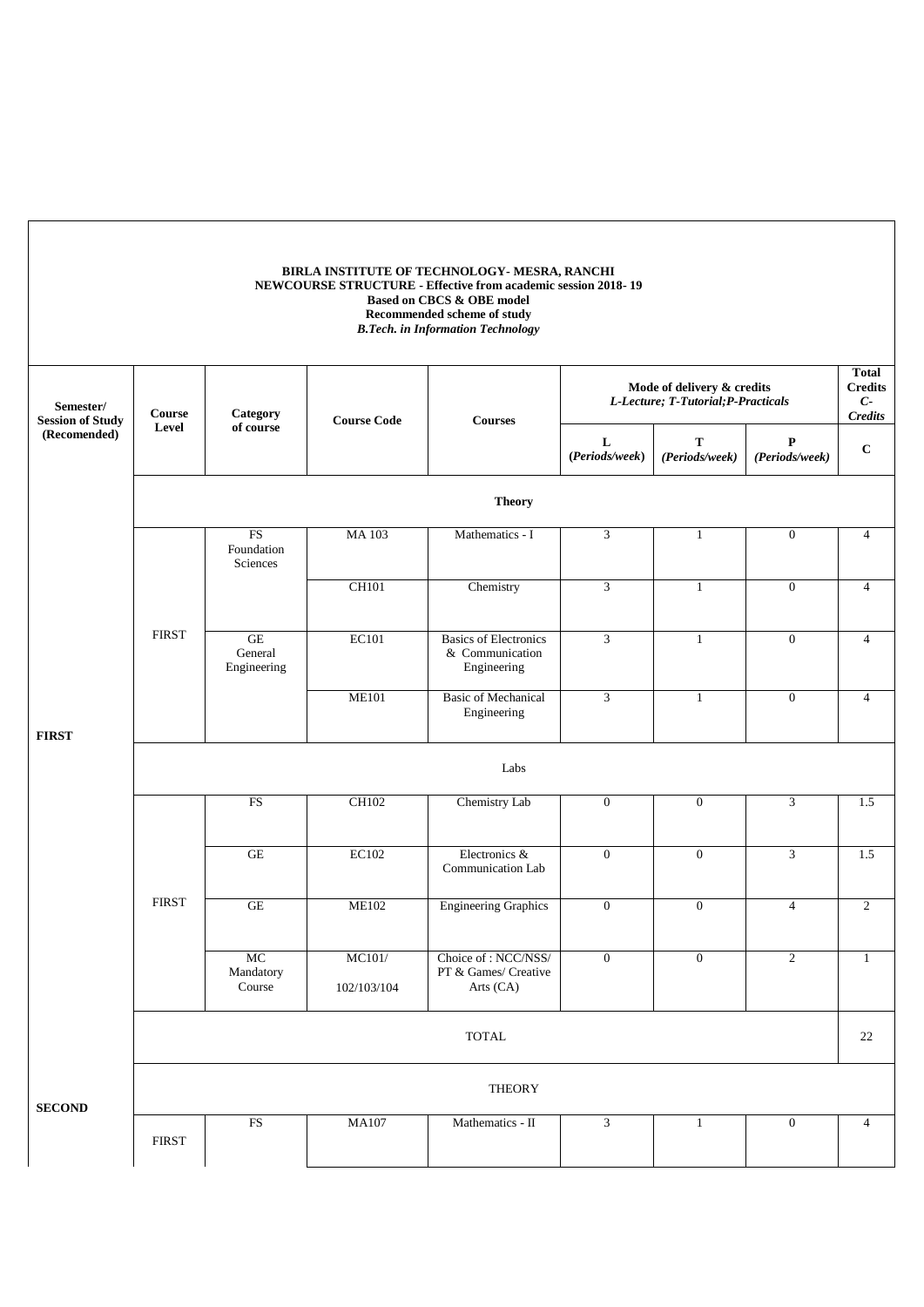|                         |               |                      | PH113                     | Physics                                                   | 3                | $\mathbf{1}$     | $\mathbf{0}$     | 4              |
|-------------------------|---------------|----------------------|---------------------------|-----------------------------------------------------------|------------------|------------------|------------------|----------------|
|                         |               |                      |                           |                                                           |                  |                  |                  |                |
|                         |               | GE                   | <b>CS101</b>              | Programming for<br>problem Solving                        | $\mathfrak{Z}$   | $\mathbf{1}$     | $\mathbf{0}$     | $\overline{4}$ |
|                         |               |                      | <b>EE101</b>              | <b>Basics of Electrical</b><br>Engineering                | $\mathfrak{Z}$   | $\mathbf{1}$     | $\overline{0}$   | $\overline{4}$ |
|                         |               |                      |                           | Labs                                                      |                  |                  |                  |                |
|                         |               | ${\rm FS}$           | PH114                     | Physics Lab                                               | $\boldsymbol{0}$ | $\boldsymbol{0}$ | 3                | 1.5            |
|                         |               | $\operatorname{GE}$  | CS102                     | Programming for<br>problem Solving lab                    | $\overline{0}$   | $\mathbf{0}$     | 3                | 1.5            |
|                         | <b>FIRST</b>  |                      | <b>PE101</b>              | Workshop Practice                                         | $\mathbf{0}$     | $\mathbf{0}$     | 3                | 1.5            |
|                         |               | MC                   | MC105/106/107/108         | Choice of: NCC/NSS/<br>PT & Games/ Creative<br>Arts (CA)  | $\overline{0}$   | $\mathbf{0}$     | $\overline{c}$   | $\mathbf{1}$   |
|                         |               |                      |                           | Total                                                     |                  |                  |                  | 21.5           |
|                         |               |                      |                           | <b>GRAND TOTAL FOR FIRST YEAR</b>                         |                  |                  |                  | 43.5           |
|                         |               |                      |                           | <b>THEORY</b>                                             |                  |                  |                  |                |
|                         | <b>FIRST</b>  | ${\rm FS}$           | <b>BE101</b>              | Biological Science for<br>Engineers                       | $\overline{c}$   | $\boldsymbol{0}$ | $\boldsymbol{0}$ | $\overline{2}$ |
|                         | <b>SECOND</b> | $\operatorname{GE}$  | IT 201                    | <b>Basics of Intelligent</b><br>Computing                 | $\mathfrak{Z}$   | $\boldsymbol{0}$ | $\boldsymbol{0}$ | 3              |
|                         | <b>THIRD</b>  |                      | MA205                     | Discrete Mathematics                                      | $\mathfrak{Z}$   | $\mathbf{1}$     | $\mathbf{0}$     | $\overline{4}$ |
|                         | <b>SECOND</b> | $\rm{PC}$            | <b>EC203</b>              | Digital System Design                                     | $\mathfrak{Z}$   | $\boldsymbol{0}$ | $\boldsymbol{0}$ | $\sqrt{3}$     |
| <b>THIRD</b>            |               |                      | <b>CS201</b>              | Data Structures                                           | $\mathfrak{Z}$   | $\mathbf{1}$     | $\boldsymbol{0}$ | $\overline{4}$ |
| Monsoon                 |               |                      |                           | <b>LABORATORIES</b>                                       |                  |                  |                  |                |
|                         | <b>FIRST</b>  | $\operatorname{GE}$  | EE102                     | <b>Electrical Engineering</b><br>lab                      | $\boldsymbol{0}$ | $\boldsymbol{0}$ | 3                | 1.5            |
|                         |               | $\rm MC$             | MC201/202/203/204         | Choice of : NCC/NSS/<br>PT & Games/ Creative<br>Arts (CA) | $\boldsymbol{0}$ | $\mathbf{0}$     | $\overline{c}$   | $\mathbf{1}$   |
|                         | <b>SECOND</b> | ${\rm P}{\bf C}$     | $\rm EC204$               | Digital System Design<br>Lab                              | $\overline{0}$   | $\mathbf{0}$     | 3                | 1.5            |
|                         |               |                      | <b>CS202</b>              | Data Structures Lab                                       | $\boldsymbol{0}$ | $\boldsymbol{0}$ | $\mathfrak{Z}$   | 1.5            |
|                         |               |                      |                           | <b>TOTAL</b>                                              |                  |                  |                  | 21.5           |
|                         |               |                      |                           | <b>THEORY</b>                                             |                  |                  |                  |                |
|                         | <b>SECOND</b> | ${\rm FS}$           | MA203                     | Numerical Methods                                         | $\overline{2}$   | $\boldsymbol{0}$ | $\boldsymbol{0}$ | $\overline{2}$ |
|                         | <b>FIRST</b>  | $\mathop{\text{FS}}$ | $\mathbf{CE}101$          | <b>Environmental Science</b>                              | $\overline{2}$   | $\boldsymbol{0}$ | $\boldsymbol{0}$ | $\overline{2}$ |
| <b>FOURTH</b><br>Spring |               |                      | $\mathbf{C}\mathbf{S}203$ | Computer<br>Organization and<br>Architecture              | $\mathfrak{Z}$   | $\mathbf{1}$     | $\boldsymbol{0}$ | $\overline{4}$ |
|                         | <b>SECOND</b> | ${\rm P}{\bf C}$     | <b>CS204</b>              | Object Oriented<br>Programming and<br>Design Pattern      | $\mathfrak{Z}$   | $\boldsymbol{0}$ | $\overline{0}$   | 3              |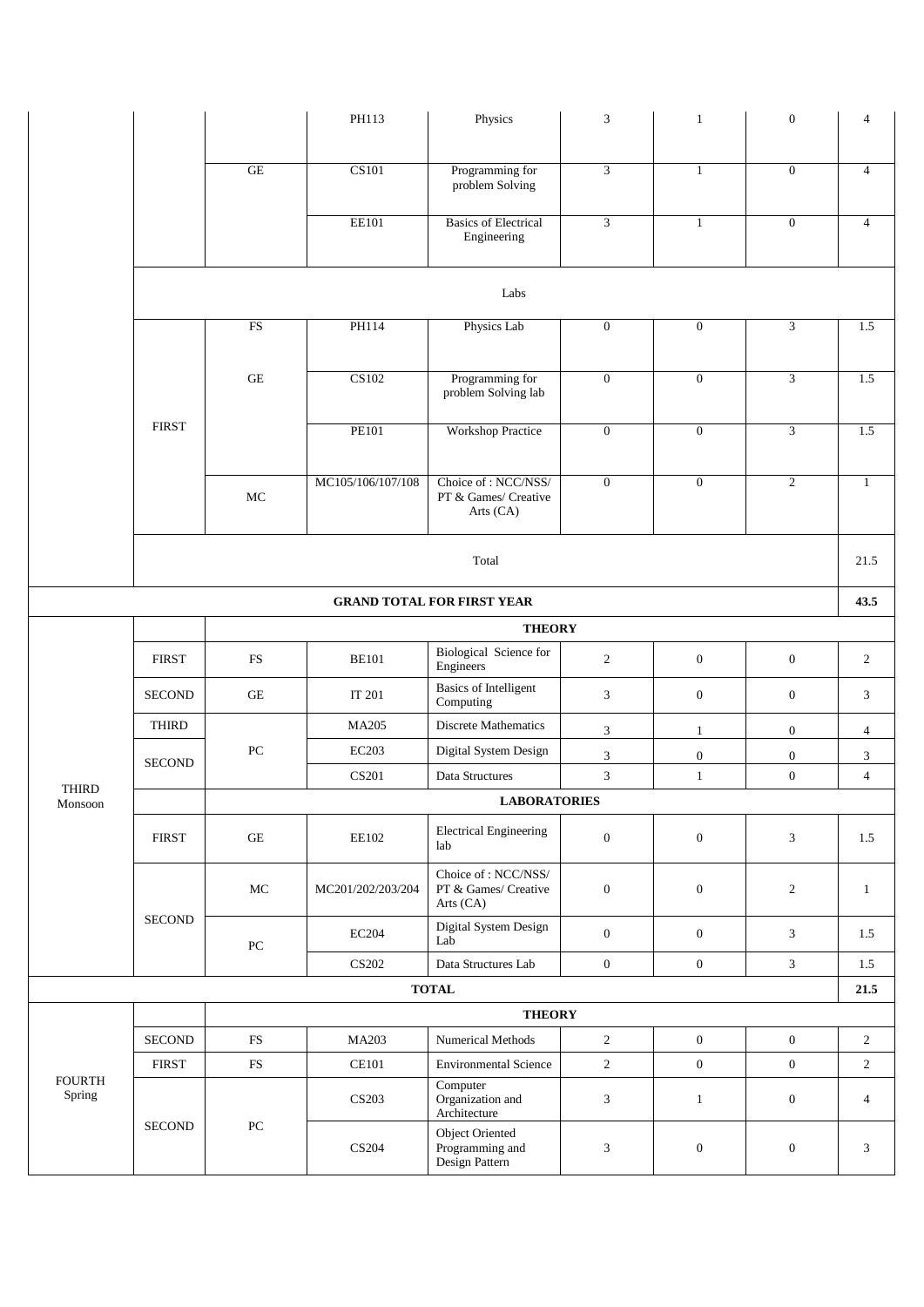|                         |               |                     | <b>CS206</b>            | Design and Analysis<br>of Algorithm                        | 3                | $\boldsymbol{0}$ | $\mathbf{0}$     | 3              |
|-------------------------|---------------|---------------------|-------------------------|------------------------------------------------------------|------------------|------------------|------------------|----------------|
|                         |               |                     | CS211                   | Operating System                                           | 3                | $\boldsymbol{0}$ | $\boldsymbol{0}$ | 3              |
|                         |               |                     |                         | <b>LABORATORIES</b>                                        |                  |                  |                  |                |
|                         |               | $_{\rm FS}$         | <b>MA204</b>            | Numerical Methods<br>Lab                                   | $\mathbf{0}$     | $\boldsymbol{0}$ | $\overline{c}$   | $\mathbf{1}$   |
|                         |               | $\operatorname{GE}$ | IT202                   | <b>Basic IT Workshop</b><br>(Common Subject)               | $\boldsymbol{0}$ | $\boldsymbol{0}$ | $\overline{2}$   | $\mathbf{1}$   |
|                         | <b>SECOND</b> | $\rm MC$            | MC205/206/207/208       | Choice of: NCC/NSS/<br>PT & Games/ Creative<br>Arts $(CA)$ | $\boldsymbol{0}$ | $\boldsymbol{0}$ | $\mathbf{2}$     | $\mathbf{1}$   |
|                         |               |                     | CS205                   | OOPDP Lab                                                  | $\overline{0}$   | $\overline{0}$   | $\mathfrak{Z}$   | 1.5            |
|                         |               | ${\rm P}{\bf C}$    | <b>CS207</b>            | Design of Algorithm<br>Lab                                 | $\mathbf{0}$     | $\boldsymbol{0}$ | 3                | 1.5            |
|                         |               |                     | CS212                   | Operating System Lab                                       | $\boldsymbol{0}$ | $\boldsymbol{0}$ | 3                | 1.5            |
|                         |               |                     |                         | <b>TOTAL</b>                                               |                  |                  |                  | 24.5           |
|                         |               |                     |                         |                                                            | <b>THEORY</b>    |                  |                  |                |
|                         |               |                     | IT301                   | Data Comm. computer<br>Network                             | 3                | $\mathbf{1}$     | $\boldsymbol{0}$ | $\overline{4}$ |
|                         |               | PC                  | CS301                   | Database Management<br>System                              | 3                | $\boldsymbol{0}$ | $\mathbf{0}$     | 3              |
|                         | <b>THIRD</b>  |                     | CS310                   | Formal Language and<br>Automata theory                     | 3                | $\boldsymbol{0}$ | $\boldsymbol{0}$ | 3              |
|                         |               |                     | <b>IT303</b>            | Internet and Web<br>Technology                             | $\mathfrak{Z}$   | $\boldsymbol{0}$ | $\boldsymbol{0}$ | 3              |
| <b>FIFTH</b><br>Monsoon |               | PE                  | $\ast$                  | <b>PROGRAM</b><br>ELECTIVE-I                               | $\mathfrak{Z}$   | $\boldsymbol{0}$ | $\boldsymbol{0}$ | $\mathfrak{Z}$ |
|                         |               | <b>OE</b>           | $\mathbf{g}_\mathrm{c}$ | OPEN ELECTIVE-I                                            | 3                | $\boldsymbol{0}$ | $\boldsymbol{0}$ | $\mathfrak{Z}$ |
|                         |               |                     |                         | <b>LABORATORIES</b>                                        |                  |                  |                  |                |
|                         |               |                     | <b>IT302</b>            | <b>DCCN Lab</b>                                            | $\boldsymbol{0}$ | $\boldsymbol{0}$ | 3                | 1.5            |
|                         | <b>THIRD</b>  |                     | CS302                   | <b>DBMS</b> Lab                                            | $\boldsymbol{0}$ | $\boldsymbol{0}$ | $\mathfrak{Z}$   | 1.5            |
|                         |               | ${\rm P}{\bf C}$    | IT310                   | Shell and Kernel<br>Programming Lab                        | $\boldsymbol{0}$ | $\boldsymbol{0}$ | 3                | 1.5            |
|                         |               |                     | <b>IT308</b>            | Internet and Web<br>Technology Lab                         | $\boldsymbol{0}$ | $\boldsymbol{0}$ | $\mathfrak{Z}$   | 1.5            |
|                         |               |                     |                         | <b>TOTAL</b>                                               |                  |                  |                  | 25             |
|                         |               |                     |                         |                                                            | <b>THEORY</b>    |                  |                  |                |
|                         |               | ${\rm P}{\bf C}$    | IT305                   | Software Engineering                                       | $\mathfrak{Z}$   | $\boldsymbol{0}$ | $\boldsymbol{0}$ | 3              |
|                         |               |                     | IT307                   | <b>Image Processing</b>                                    | $\sqrt{3}$       | $\boldsymbol{0}$ | $\boldsymbol{0}$ | $\mathfrak{Z}$ |
|                         | <b>THIRD</b>  | $\rm PE$            | $\ast\ast$              | PROGRAM<br>${\rm ELECTIVE-II}$                             | 3                | $\boldsymbol{0}$ | $\boldsymbol{0}$ | $\mathfrak{Z}$ |
|                         |               | $\rm{OE}$           | $\frac{1}{N}$           | OPEN ELECTIVE-II                                           | $\mathfrak{Z}$   | $\boldsymbol{0}$ | $\boldsymbol{0}$ | $\mathfrak{Z}$ |
| $\rm{SIXTH}$<br>Spring  | <b>FIRST</b>  | HSS                 | MT123                   | <b>Business</b><br>Communications                          | 3                | $\boldsymbol{0}$ | $\boldsymbol{0}$ | 3              |
|                         | <b>THIRD</b>  | $\rm MC$            | <b>MC300</b>            | Summer training -<br>Mandatory                             |                  |                  |                  | 3              |
|                         | <b>SECOND</b> | HSS                 | MT204                   | Constitution of India                                      | $\overline{2}$   | $\boldsymbol{0}$ | $\boldsymbol{0}$ | Non-<br>credit |
|                         |               |                     |                         | <b>LABORATORIES</b>                                        |                  |                  |                  |                |
|                         | <b>THIRD</b>  | ${\rm P}{\bf C}$    | IT306                   | Software Engg. Lab                                         | $\boldsymbol{0}$ | $\boldsymbol{0}$ | 3                | 1.5            |
|                         |               |                     | IT309                   | Image Processing Lab                                       | $\boldsymbol{0}$ | $\boldsymbol{0}$ | $\mathfrak{Z}$   | 1.5            |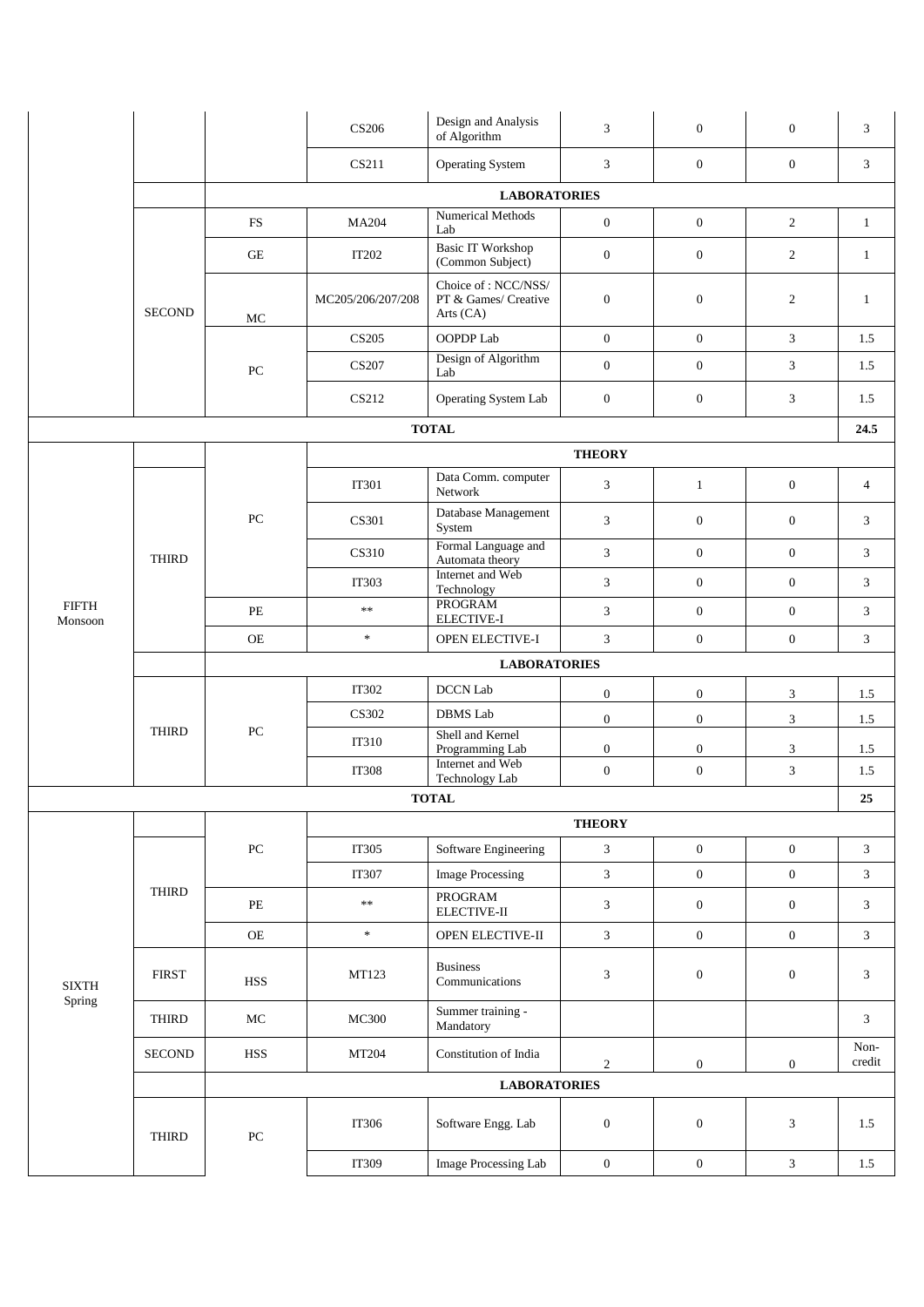|                                                            |               |                  | <b>CS308</b>  | Mobile Interface Lab                         | $\overline{0}$                         | $\overline{0}$        | 3                | 1.5              |   |
|------------------------------------------------------------|---------------|------------------|---------------|----------------------------------------------|----------------------------------------|-----------------------|------------------|------------------|---|
|                                                            |               | PE               | $\ast\ast$    | <b>PROGRAM</b><br><b>ELECTIVE LAB-II</b>     | $\overline{0}$                         | $\mathbf{0}$          | 3                | 1.5              |   |
|                                                            |               |                  |               | <b>TOTAL</b>                                 |                                        |                       |                  | 24               |   |
|                                                            |               |                  |               |                                              |                                        |                       |                  |                  |   |
|                                                            |               |                  |               |                                              |                                        |                       |                  |                  |   |
|                                                            |               | ${\rm P}{\bf C}$ |               |                                              | <b>THEORY</b>                          |                       |                  |                  |   |
|                                                            |               |                  | IT404         | <b>Professional Practice</b><br>Law & Ethics | $\overline{2}$                         | $\mathbf{0}$          | $\boldsymbol{0}$ | $\overline{2}$   |   |
|                                                            |               | <b>OE</b>        | $\frac{1}{2}$ | <b>OPEN ELECTIVE-</b><br>III/MOOC-I          | 3                                      | $\boldsymbol{0}$      | $\boldsymbol{0}$ | 3                |   |
|                                                            |               |                  |               | $\frac{1}{2}$                                | <b>OPEN ELECTIVE-IV</b><br>$/$ MOOC-II | 3                     | $\mathbf{0}$     | $\boldsymbol{0}$ | 3 |
| <b>SEVENTH</b><br>Monsoon                                  | <b>FOURTH</b> | PE               | $\ast\ast$    | PROGRAM<br><b>ELECTIVE-III</b>               | 3                                      | $\mathbf{0}$          | $\boldsymbol{0}$ | $\overline{4}$   |   |
|                                                            |               |                  | $\ast$        | PROGRAM<br><b>ELECTIVE-IV</b>                | 3                                      | $\mathbf{1}$          | $\boldsymbol{0}$ | 3                |   |
|                                                            |               |                  |               | <b>LABORATORIES</b>                          |                                        |                       |                  |                  |   |
|                                                            |               |                  |               |                                              |                                        |                       |                  |                  |   |
|                                                            |               | PE               | $\ast\ast$    | <b>PROGRAM</b><br><b>ELECTIVE LAB-III</b>    | $\boldsymbol{0}$                       | $\mathbf{0}$          | 3                | 1.5              |   |
|                                                            |               |                  |               | <b>TOTAL</b>                                 |                                        |                       |                  | 16.5             |   |
| <b>EIGTH</b><br>Spring                                     | <b>FOURTH</b> | PC               | <b>CS400</b>  | Research project /<br>Industry Internship    |                                        | <b>NOT APPLICABLE</b> |                  | 12               |   |
| <b>GRAND TOTAL</b><br>Minimum requirement for Degree award |               |                  |               |                                              |                                        |                       |                  | 167              |   |

**Programme Elective and Open Elective may include one or two Massive Open Online Course (MOOC)** 

\*\* indicates program elective (PE) \* indicates Open Elective (OE)

> **DEPARTMENT OF COMPUTER SCIENCE AND ENGINEERING PROGRAMME ELECTIVES (PE)\* OFFERED FOR LEVEL 1-4**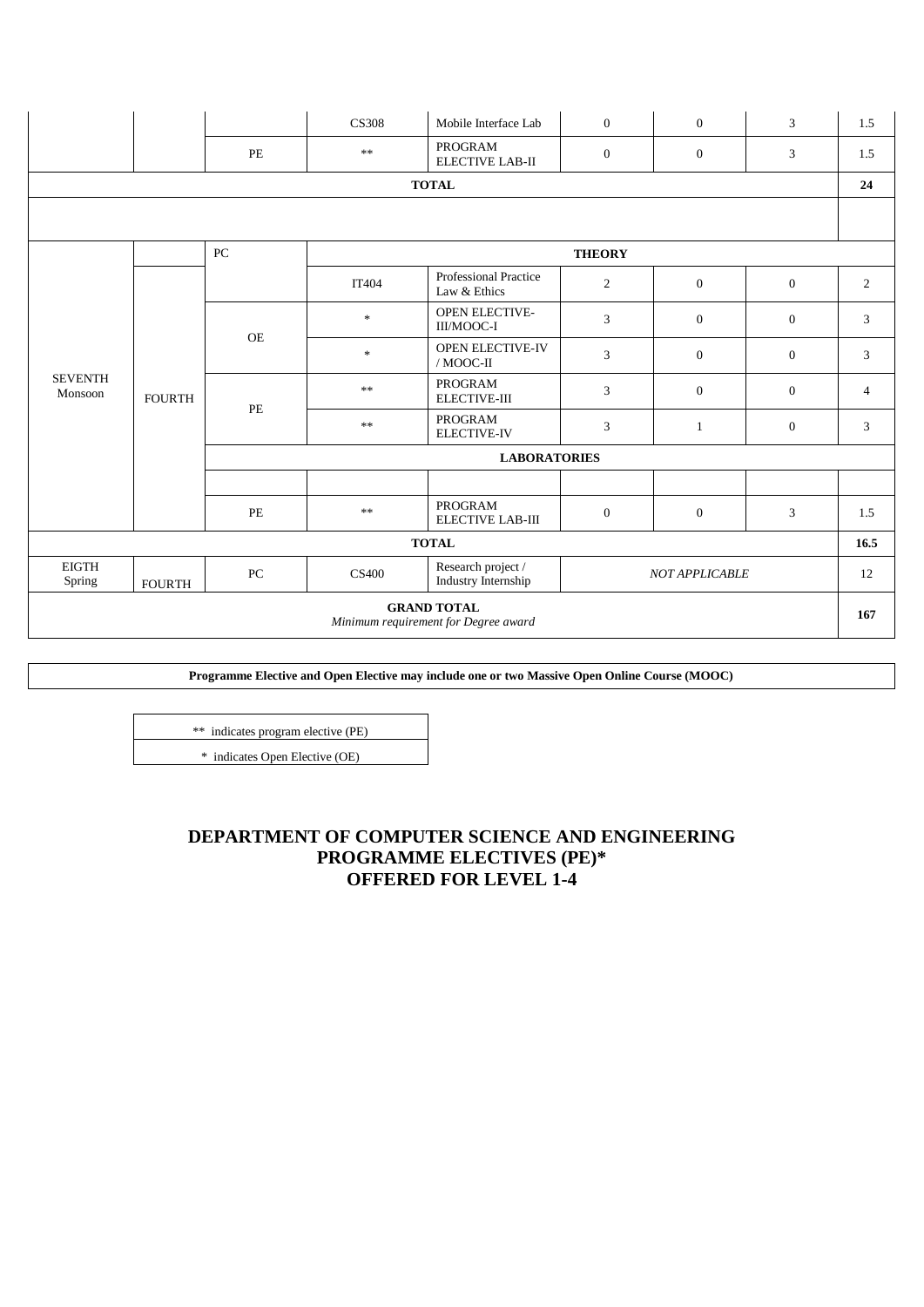| PE/<br><b>LEVEL</b> |             | Code<br>no.  | Name of the PE<br><b>Courses</b>            | Prerequisites/<br><b>Corequisites Courses</b><br>with code | L                | T                | ${\bf P}$      | $\mathbf C$    |
|---------------------|-------------|--------------|---------------------------------------------|------------------------------------------------------------|------------------|------------------|----------------|----------------|
| 3                   |             | <b>IT320</b> | <b>UI</b> Design                            | OOPDP CS204                                                | 3                | $\boldsymbol{0}$ | $\overline{0}$ | 3              |
| 3                   |             | <b>IT322</b> | <b>Cloud Computing</b>                      | <b>Basics of Intelligent</b><br>Computing IT 201           | 3                | $\overline{0}$   | $\overline{0}$ | $\overline{3}$ |
| 3                   |             | <b>CS320</b> | Optimization<br>Technique                   | Design and Analysis of<br>Algorithm CS206                  | $\overline{3}$   | $\overline{0}$   | $\overline{0}$ | 3              |
| 3                   | <b>PE1</b>  | <b>CS321</b> | <b>Soft Computing</b>                       | <b>Discrete Mathematics</b><br><b>MA205</b>                | 3                | $\overline{0}$   | $\overline{0}$ | 3              |
| 3                   |             | CS391        | Introduction to<br>Distributed System       | <b>NIL</b>                                                 | 3                | $\overline{0}$   | $\overline{0}$ | $\overline{3}$ |
| 3                   |             | <b>IT330</b> | Cryptography $&$<br><b>Network Security</b> | Mathematics-I MA<br>103/Mathematics-II<br><b>MA107</b>     | 3                | $\overline{0}$   | $\overline{0}$ | 3              |
| 3                   |             | <b>IT326</b> | Wireless Sensor<br>Network                  | Data communication<br>and Computer<br>networks IT301       | $\overline{3}$   | $\overline{0}$   | $\overline{0}$ | 3              |
| 3                   |             | <b>IT327</b> | <b>Wireless Sensor</b><br>Lab               | <b>Wireless Sensor</b><br>Network IT326                    | $\boldsymbol{0}$ | $\overline{0}$   | 3              | 1.5            |
| 3                   |             | <b>CS322</b> | Simulation and<br>Modelling                 | Data Structure CS201,<br>Mathematics-II MA<br>107          | $\overline{3}$   | $\overline{0}$   | $\overline{0}$ | $\overline{3}$ |
| 3                   |             | <b>CS323</b> | Simulation<br>Modelling Lab                 | <b>Simulation Modelling</b><br><b>CS322</b>                | $\overline{0}$   | $\overline{0}$   | 3              | 1.5            |
| 3                   | <b>PE 2</b> | <b>IT328</b> | Pattern<br>Recognition                      |                                                            | 3                | $\overline{0}$   | $\overline{0}$ | 3              |
| 3                   |             | <b>IT329</b> | Pattern<br>Recognition Lab                  | <b>Pattern Recognition</b><br><b>IT328</b>                 | $\boldsymbol{0}$ | $\overline{0}$   | 3              | 1.5            |
| 3                   |             | <b>CS327</b> | Computer<br>Graphics                        | Design and Analysis of<br>Algorithm CS206                  | $\overline{3}$   | $\overline{0}$   | $\overline{0}$ | $\overline{3}$ |
| 3                   |             | <b>CS328</b> | Computer<br>Graphics Lab                    | <b>Computer Graphics</b><br><b>CS327</b>                   | 3                | $\overline{0}$   | $\overline{0}$ | 3              |
| 3                   |             | <b>IT340</b> | Machine Learning                            | Design and Analysis of<br>Algorithm CS206                  | 3                | $\overline{0}$   | $\overline{0}$ | 3              |
| 3                   |             | IT341        | Machine Learning<br>Lab                     | Machine Learning<br><b>IT429</b>                           | $\boldsymbol{0}$ | $\overline{0}$   | 3              | 1.5            |
| 4                   |             | <b>IT420</b> | Artificial<br>Intelligence                  | <b>Basics of Intelligent</b><br>Computing IT 201           | $\overline{3}$   | $\overline{0}$   | $\overline{0}$ | $\overline{3}$ |
| $\overline{4}$      |             | IT421        | Artificial<br>Intelligence Lab              | Artificial Intelligence<br><b>IT420</b>                    | $\overline{0}$   | $\theta$         | 3              | 1.5            |
| $\overline{4}$      |             | <b>IT423</b> | Internet of<br>Things(IoT)                  | <b>Basics Of intelligent</b><br>Computing IT 201           | $\overline{3}$   | $\mathbf{0}$     | $\mathbf{0}$   | 3              |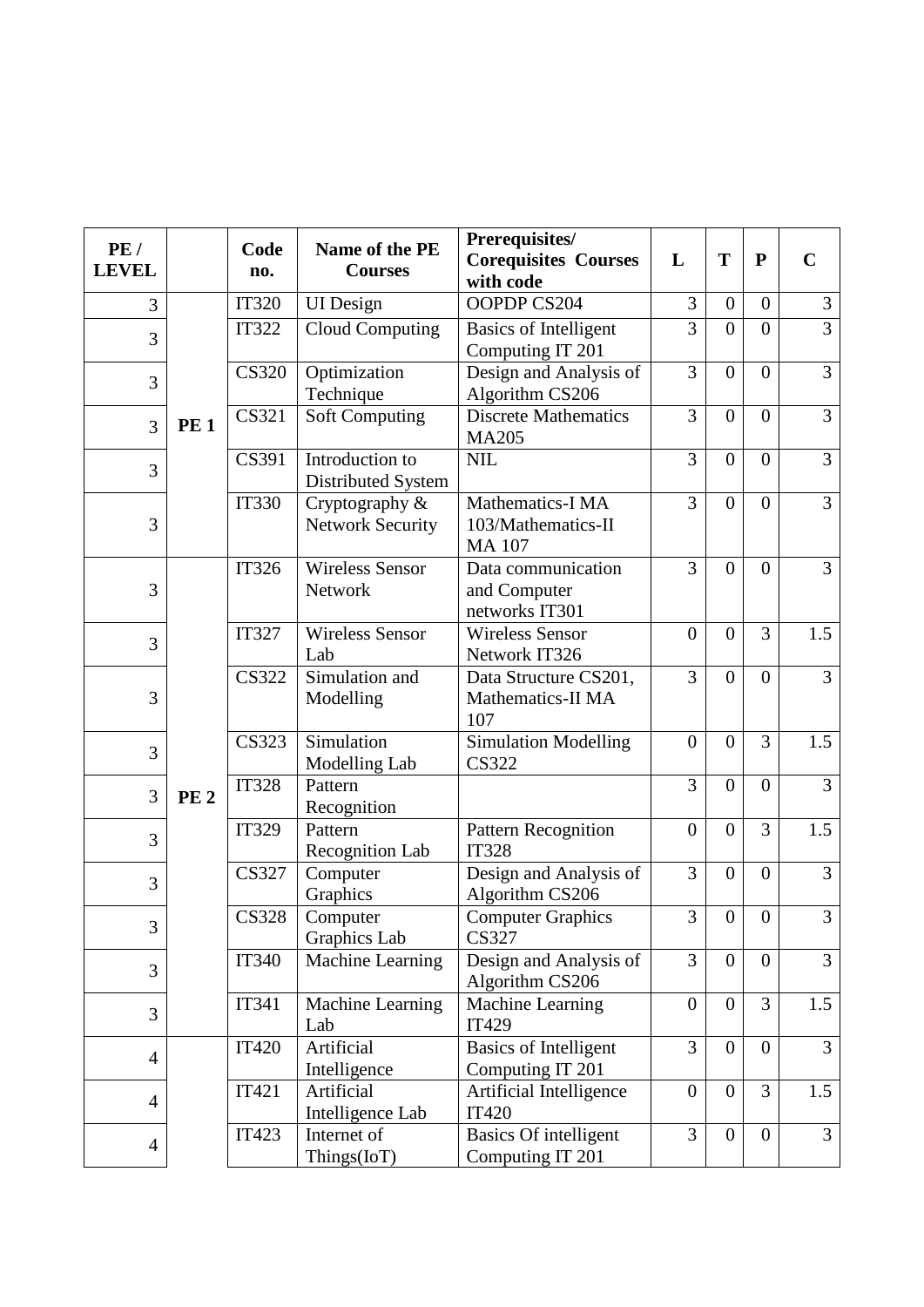| $\overline{4}$ |            | <b>IT424</b> | Internet of<br>Things(IoT) Lab | Internet of Things(IoT)<br><b>IT423</b> | $\overline{0}$   | $\overline{0}$ | 3              | 1.5            |
|----------------|------------|--------------|--------------------------------|-----------------------------------------|------------------|----------------|----------------|----------------|
| $\overline{4}$ | PE3        | CS494        | <b>Big Data Analytics</b>      | Database Management<br>System CS301     | 3                | $\theta$       | $\theta$       | $\overline{3}$ |
|                |            |              | <b>Big Data Analytics</b>      | <b>Big Data Analytics</b>               |                  |                |                |                |
|                |            | <b>CS495</b> | Lab                            | <b>CS 494</b>                           | $\boldsymbol{0}$ | $\overline{0}$ | 3              | 1.5            |
|                |            | <b>IT426</b> | Data Mining                    | Database Management                     | 3                | $\overline{0}$ | $\theta$       | $\mathcal{E}$  |
| $\overline{4}$ |            |              | Concepts and                   | System CS301                            |                  |                |                |                |
|                |            |              | Techniques                     |                                         |                  |                |                |                |
|                |            | <b>IT427</b> | Data Mining                    | Data Mining Concepts                    | $\Omega$         | $\Omega$       | 3              | 1.5            |
| $\overline{4}$ |            |              | Concepts and                   | and Techniques IT426                    |                  |                |                |                |
|                |            |              | <b>Techniques Lab</b>          |                                         |                  |                |                |                |
|                |            | <b>IT428</b> | Information                    | Data Structure CS201                    | 3                | $\mathbf{1}$   | $\overline{0}$ | $\overline{4}$ |
|                |            |              | Retrieval                      |                                         |                  |                |                |                |
|                |            | <b>IT438</b> | Information                    | <b>Information Retrieval</b>            | $\overline{0}$   | $\overline{0}$ | 3              | 1.5            |
|                |            |              | Retrieval lab                  | <b>IT428</b>                            |                  |                |                |                |
|                |            | CS429        | Information and                | <b>Discrete Mathematics</b>             | $\overline{3}$   | $\mathbf{1}$   | $\overline{0}$ | $\overline{4}$ |
| $\overline{4}$ |            |              | Coding Theory                  | <b>MA205</b>                            |                  |                |                |                |
|                |            | CS430        | Information and                | Information and                         | $\overline{0}$   | $\theta$       | 3              | 1.5            |
| $\overline{4}$ |            |              | Coding Theory                  | Coding Theory CS429                     |                  |                |                |                |
|                | <b>PE4</b> |              | Lab                            |                                         |                  |                |                |                |
|                |            | <b>IT402</b> | .NET                           | <b>NIL</b>                              | 3                | $\mathbf{1}$   | $\overline{0}$ | $\overline{4}$ |
| $\overline{4}$ |            |              | Programming                    |                                         |                  |                |                |                |
|                |            | <b>IT435</b> | .NET                           | .NET Programming                        | $\overline{0}$   | $\overline{0}$ | 3              | 1.5            |
|                |            |              | Programming lab                | <b>IT402</b>                            |                  |                |                |                |
| $\overline{4}$ |            | IT436        | <b>Software Testing</b>        | Software Engineering                    | 3                | $\mathbf{1}$   | $\overline{0}$ | $\overline{4}$ |
|                |            |              |                                | <b>IT305</b>                            |                  |                |                |                |
|                |            | IT437        | <b>Software Testing</b>        | <b>Software Testing</b>                 | $\overline{0}$   | $\overline{0}$ | 3              | 1.5            |
| $\overline{4}$ |            |              | Lab                            | <b>IT324</b>                            |                  |                |                |                |

## **DEPARTMENT OF COMPUTER SCIENCE AND ENGINEERING OPEN ELECTIVES (OE)\* OFFERED FOR LEVEL 1-4**

| OE/<br><b>LEVEL</b>   |     | Code no.     | Name of the courses                        | Prerequisites/<br><b>Corequisites</b><br>courses<br>with code | L        | T | $\mathbf{P}$ |     |
|-----------------------|-----|--------------|--------------------------------------------|---------------------------------------------------------------|----------|---|--------------|-----|
|                       |     | <b>CS270</b> | Fundamentals of<br><b>Computer Science</b> | <b>NIL</b>                                                    | 3        |   |              | 3   |
|                       |     | CS271        | Fundamentals of<br>Computer Science Lab    | <b>NIL</b>                                                    | $\Omega$ |   | 3            | 1.5 |
| $\mathcal{D}_{\cdot}$ | OE1 | <b>CS201</b> | Data Structures                            | Programming for<br>Problem Solving<br><b>CS101</b>            | 3        |   |              | 4   |
|                       |     | <b>CS202</b> | Data Structures Lab                        | Data Structures<br><b>CS201</b>                               | $\Omega$ |   | 3            | 1.5 |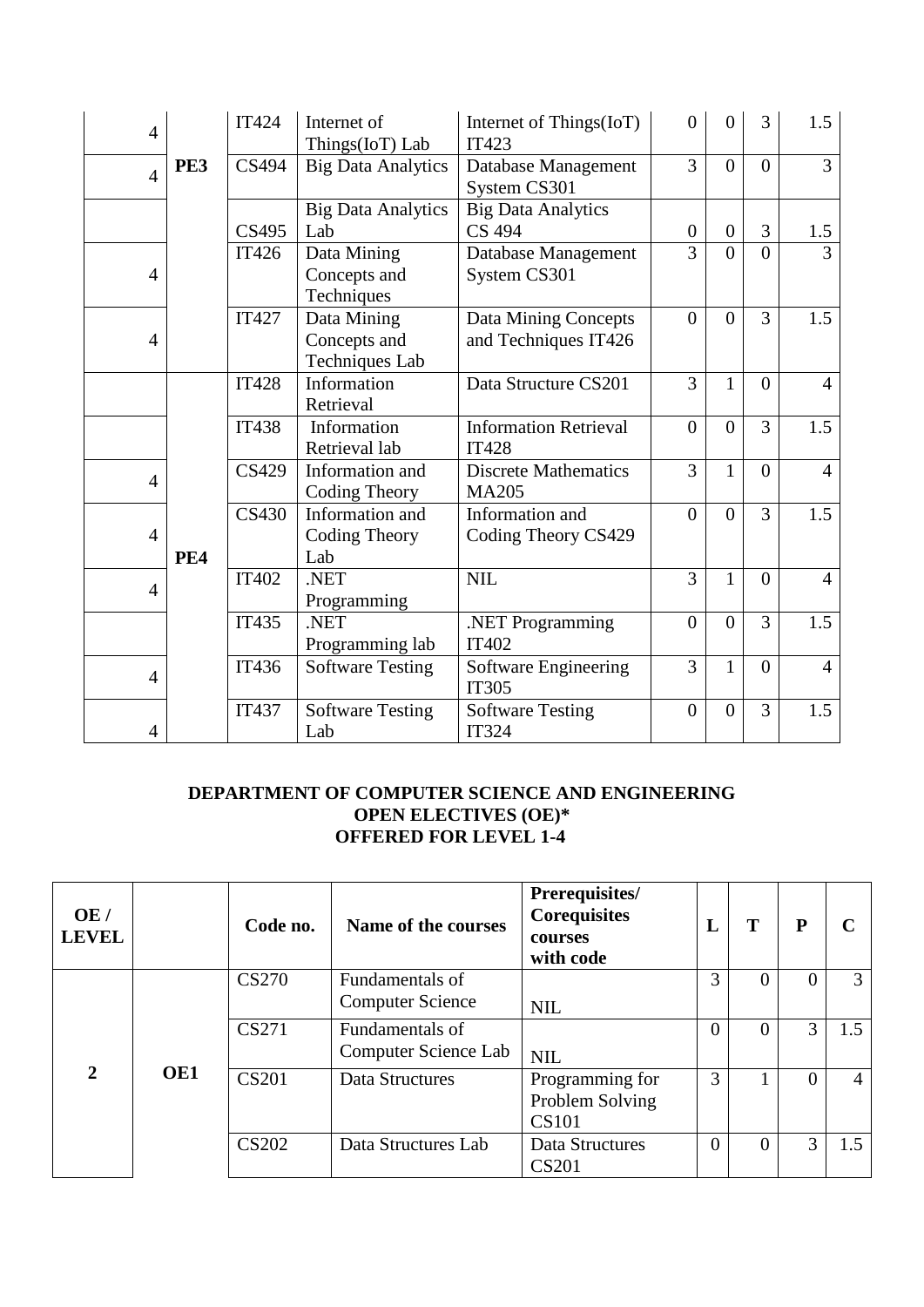|   |                 | <b>CA201</b> | <b>Object Oriented</b><br>Programming using<br><b>JAVA</b>          | <b>NIL</b>                                                                     | 3                | $\overline{0}$ | $\overline{0}$   | 3              |
|---|-----------------|--------------|---------------------------------------------------------------------|--------------------------------------------------------------------------------|------------------|----------------|------------------|----------------|
|   |                 | CA202        | <b>Object Oriented</b><br>Programming using<br><b>JAVA Lab</b>      | <b>NIL</b>                                                                     | $\overline{0}$   | $\Omega$       | $\overline{3}$   | 1.5            |
|   |                 | <b>CS204</b> | <b>Object Oriented</b><br>Programming and<br><b>Design Patterns</b> | Programming for<br>Problem Solving<br><b>CS101</b>                             | 3                | $\Omega$       | $\overline{0}$   | $\overline{3}$ |
|   |                 | <b>CS206</b> | Design and Analysis<br>of Algorithm                                 | Data Structures<br><b>CS201</b>                                                | 3                | $\overline{0}$ | $\boldsymbol{0}$ | $\overline{3}$ |
|   | OE <sub>2</sub> | <b>CS275</b> | <b>Bio Informatics</b>                                              | Programming for<br>Problem Solving<br><b>CS101</b>                             | $\overline{3}$   | $\Omega$       | $\theta$         | $\overline{3}$ |
|   |                 | <b>IT270</b> | Introduction to R                                                   | <b>NIL</b>                                                                     | $\overline{0}$   | $\mathbf{1}$   | $\overline{4}$   | 3              |
|   |                 | <b>IT271</b> | Introduction to Python                                              | <b>NIL</b>                                                                     | $\boldsymbol{0}$ | $\mathbf{1}$   | $\overline{4}$   | $\overline{3}$ |
|   |                 | CS276        | Cyber Law and<br>Security                                           | <b>NIL</b>                                                                     | 3                | $\overline{0}$ | $\overline{0}$   | $\overline{3}$ |
|   |                 | <b>CS301</b> | Database Management<br>System                                       | <b>NIL</b>                                                                     | 3                | $\overline{0}$ | $\overline{0}$   | $\overline{3}$ |
|   |                 | <b>CS302</b> | Database Management<br>System Lab                                   | Database<br><b>Management System</b><br><b>CS301</b>                           | $\overline{0}$   | $\theta$       | $\overline{3}$   | 1.5            |
|   |                 | <b>IT305</b> | Software Engineering                                                | <b>NIL</b>                                                                     | 3                | $\mathbf{0}$   | $\overline{0}$   | $\mathfrak{Z}$ |
|   |                 | <b>CS325</b> | Database Modelling                                                  | Database<br><b>Management System</b><br><b>CS301</b>                           | 3                | $\Omega$       | $\theta$         | $\overline{3}$ |
| 3 | OE3             | <b>IT330</b> | Cryptography $&$<br><b>Network Security</b>                         | Mathematics-I MA<br>103/Mathematics-II<br><b>MA 107</b>                        | 3                | $\overline{0}$ | $\overline{0}$   | 3              |
|   |                 | <b>CS371</b> | Genetic Algorithm                                                   | Design and Analysis<br>of Algorithm<br>CS206, Mathematics-<br><b>II MA 107</b> | 3                | $\overline{0}$ | $\overline{0}$   | 3              |
|   |                 | <b>IT340</b> | Machine Learning                                                    | Design and Analysis<br>of Algorithm CS206                                      | 3                | $\Omega$       | $\theta$         | 3              |

|     | IT490 | <b>Natural Language</b><br>Processing              | Compiler design<br><b>CS305</b> |  |  |
|-----|-------|----------------------------------------------------|---------------------------------|--|--|
| OE4 | IT423 | Internet of Things $(IoT)$   Basics of Intelligent | Computing IT 201                |  |  |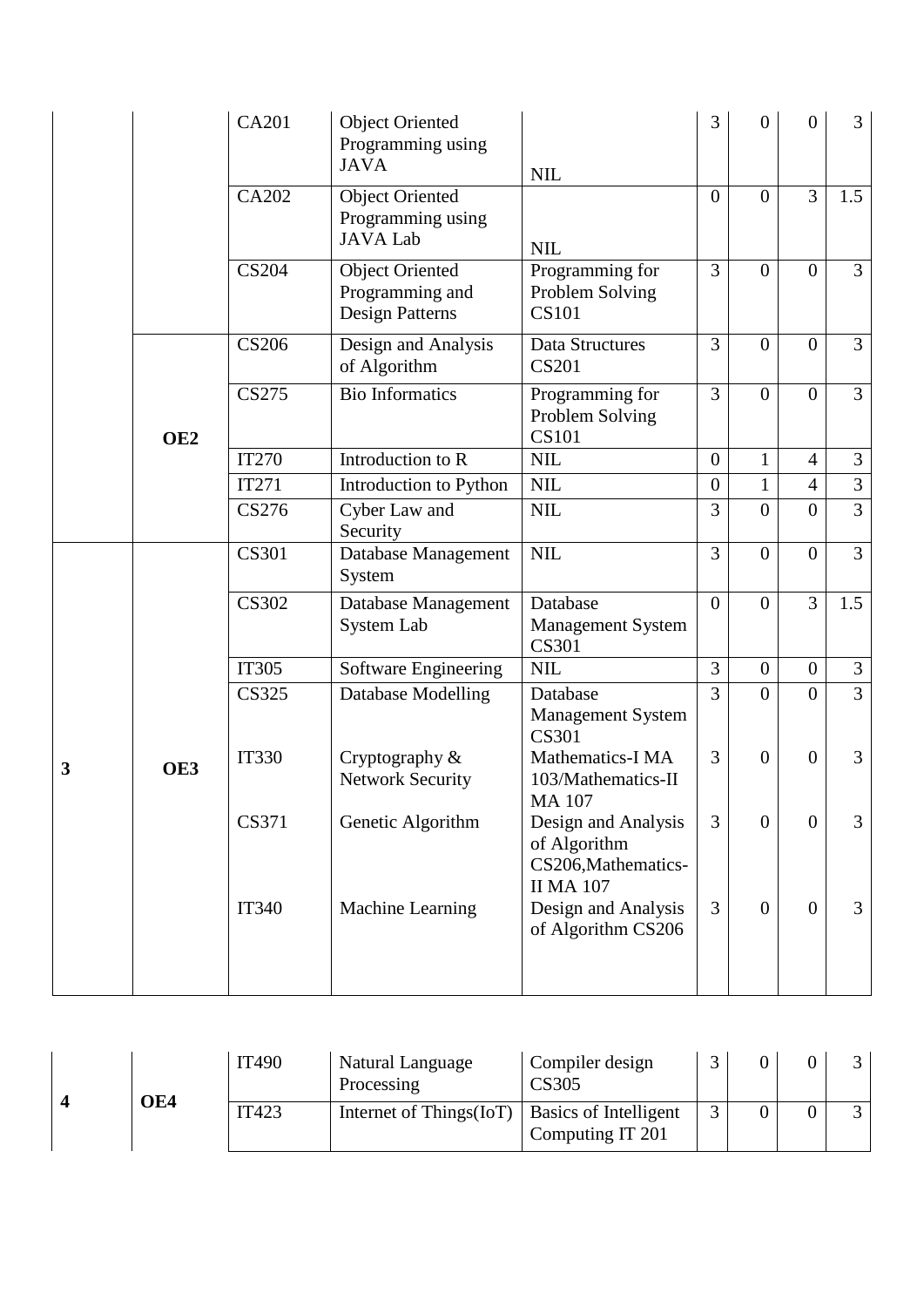| <b>IT420</b> | Artificial Intelligence                    | Basics of Intelligent<br>Computing IT 201            |  | 3 <sup>1</sup> |
|--------------|--------------------------------------------|------------------------------------------------------|--|----------------|
| IT426        | Data Mining Concepts<br>and Techniques     | Database<br><b>Management System</b><br><b>CS301</b> |  | 3 I            |
| <b>IT427</b> | Data Mining Concepts<br>and Techniques Lab | Data Mining<br>Concepts and<br>Techniques            |  | l 5 I          |

**\* OPEN ELECTIVES TO BE OPTED ONLY BY OTHER DEPARTMENT STUDENTS**

## **DEPARTMENT OF COMPUTER SCIENCE & ENGINEERING MINOR\* REQUIREMENT FOR OTHER BRANCHES OFFERED FOR LEVEL 2-4**

| <b>LEVEL</b>   | Code<br>no.       | <b>Name of the Courses</b>                | <b>Prerequisites</b><br><b>Courses</b><br>with code | L | T              | P              | r              |
|----------------|-------------------|-------------------------------------------|-----------------------------------------------------|---|----------------|----------------|----------------|
| $\overline{2}$ | <b>CS201</b>      | Data Structures                           | <b>NIL</b>                                          | 3 | 1              | $\theta$       | $\overline{A}$ |
| 3              | <b>CS301</b>      | Database Management System                | <b>NIL</b>                                          | 3 | $\overline{0}$ | $\theta$       | 3              |
| $\overline{2}$ | <b>CS206</b>      | Design and Analysis of Algorithm          | <b>NIL</b>                                          | 3 | $\overline{0}$ | $\overline{0}$ | 3              |
| 3              | <b>CS303</b>      | <b>Operating System</b>                   | <b>NIL</b>                                          | 3 | $\theta$       | $\Omega$       | 3              |
| $\overline{2}$ | CS <sub>203</sub> | <b>Computer Organization Architecture</b> | <b>NIL</b>                                          | 3 | $\mathbf{1}$   | $\Omega$       | 4              |

## **LABORATORIES**

| CS202 | Data Structures Lab            | $\rm NIL$  |  |  |
|-------|--------------------------------|------------|--|--|
| CS302 | Database Management System Lab | <b>NIL</b> |  |  |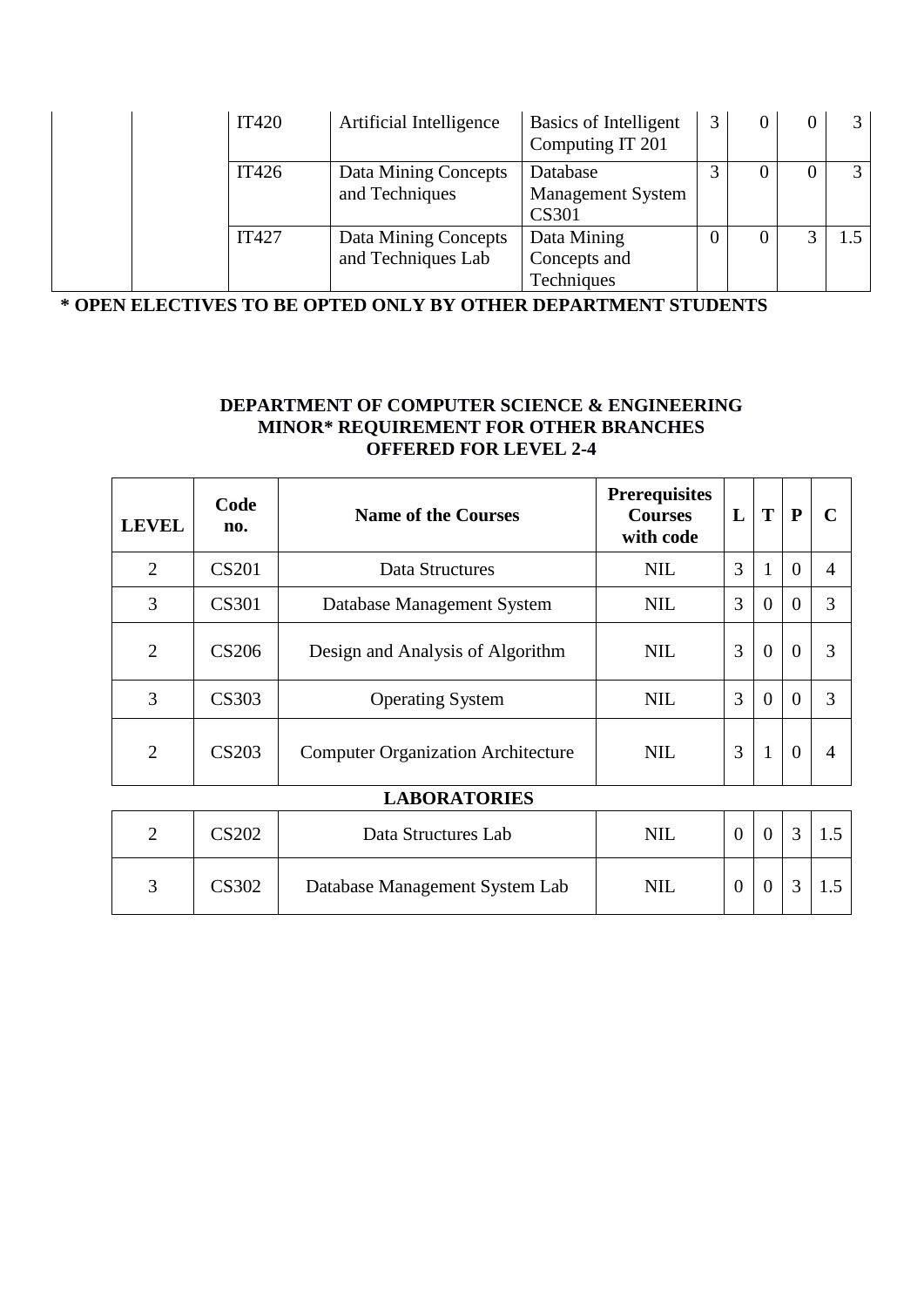## **DEPARTMENT OF COMPUTER SCIENCE AND ENGINEERING SPECIALIZATION**

| <b>LEVEL</b>   | Specialization<br>area                                    | Code<br>N <sub>0</sub> | Name of the courses                                                      | Pre requisites /<br>Co requisites     | L              | T              | ${\bf P}$        | $\mathbf C$    |
|----------------|-----------------------------------------------------------|------------------------|--------------------------------------------------------------------------|---------------------------------------|----------------|----------------|------------------|----------------|
| 3              | Computational<br>Intelligence                             | <b>CS360</b>           | Nature Inspired<br>Computing                                             | <b>Soft Computing</b><br><b>CS321</b> | 3              | 1              | $\overline{0}$   | $\overline{4}$ |
| 4              |                                                           | CS473                  | Deep Learning                                                            |                                       | 3              | $\mathbf{1}$   | $\overline{0}$   | $\overline{4}$ |
| $\overline{4}$ |                                                           | <b>IT401</b>           | Data Analysis and<br>Interpretation                                      | <b>NIL</b>                            | 3              | $\mathbf{1}$   | $\theta$         | $\overline{4}$ |
| $\overline{4}$ |                                                           | CS465                  | CI-Mini Project                                                          |                                       | $\overline{0}$ | $\theta$       | $\overline{0}$   | $\overline{4}$ |
| 3              |                                                           | CS361                  | Specialization Lab I:<br>Optimization using<br>Nature based<br>Algorithm |                                       | $\theta$       | $\mathbf{0}$   | $\overline{4}$   | 2              |
| $\overline{4}$ |                                                           | CS460                  | Specialization Lab II:<br>Deep Learning Lab                              |                                       | $\overline{0}$ | $\theta$       | $\overline{4}$   | $\overline{2}$ |
| 3              | <b>Internet</b> of<br>things                              | <b>IT360</b>           | Introduction to Cyber<br>physical systems                                |                                       | 3              | $\mathbf{1}$   | $\overline{0}$   | $\overline{4}$ |
| $\overline{4}$ |                                                           | IT460                  | Cloud Storage and<br>Security                                            |                                       | 3              | $\mathbf{1}$   | $\overline{0}$   | $\overline{4}$ |
| $\overline{4}$ |                                                           | IT462                  | <b>Software Defined</b><br><b>Networks</b>                               |                                       | 3              | $\mathbf{1}$   | $\overline{0}$   | $\overline{4}$ |
| 4              |                                                           | IT465                  | IoT-Mini Project                                                         |                                       | $\overline{0}$ | $\overline{0}$ | $\overline{0}$   | $\overline{4}$ |
| 3              |                                                           | IT361                  | Specialization Lab I:<br>Programming for IoT<br>Lab                      |                                       | $\theta$       | $\theta$       | $\overline{4}$   | 2              |
| 4              |                                                           | IT461                  | Specialization Lab II:<br>Cloud Storage &<br>Computing lab               |                                       | $\overline{0}$ | $\overline{0}$ | $\overline{4}$   | $\overline{2}$ |
| 3              | <b>Image</b><br>Processing &<br>Computer<br><b>Vision</b> | <b>CS380</b>           | Modern Computer<br>Graphics                                              |                                       | 3              | $\mathbf{1}$   | $\theta$         | $\overline{4}$ |
| $\overline{4}$ |                                                           | <b>IT480</b>           | Image Processing and<br><b>Pattern Recognition</b>                       |                                       | 3              | $\mathbf{1}$   | $\overline{0}$   | $\overline{4}$ |
| $\overline{4}$ |                                                           | <b>IT482</b>           | Machine Learning for<br><b>Machine Vision</b>                            |                                       | 3              | $\mathbf{1}$   | $\overline{0}$   | $\overline{4}$ |
| $\overline{4}$ |                                                           | <b>IT485</b>           | <b>CV-Mini Project</b>                                                   |                                       | $\overline{0}$ | $\overline{0}$ | $\boldsymbol{0}$ | $\overline{4}$ |